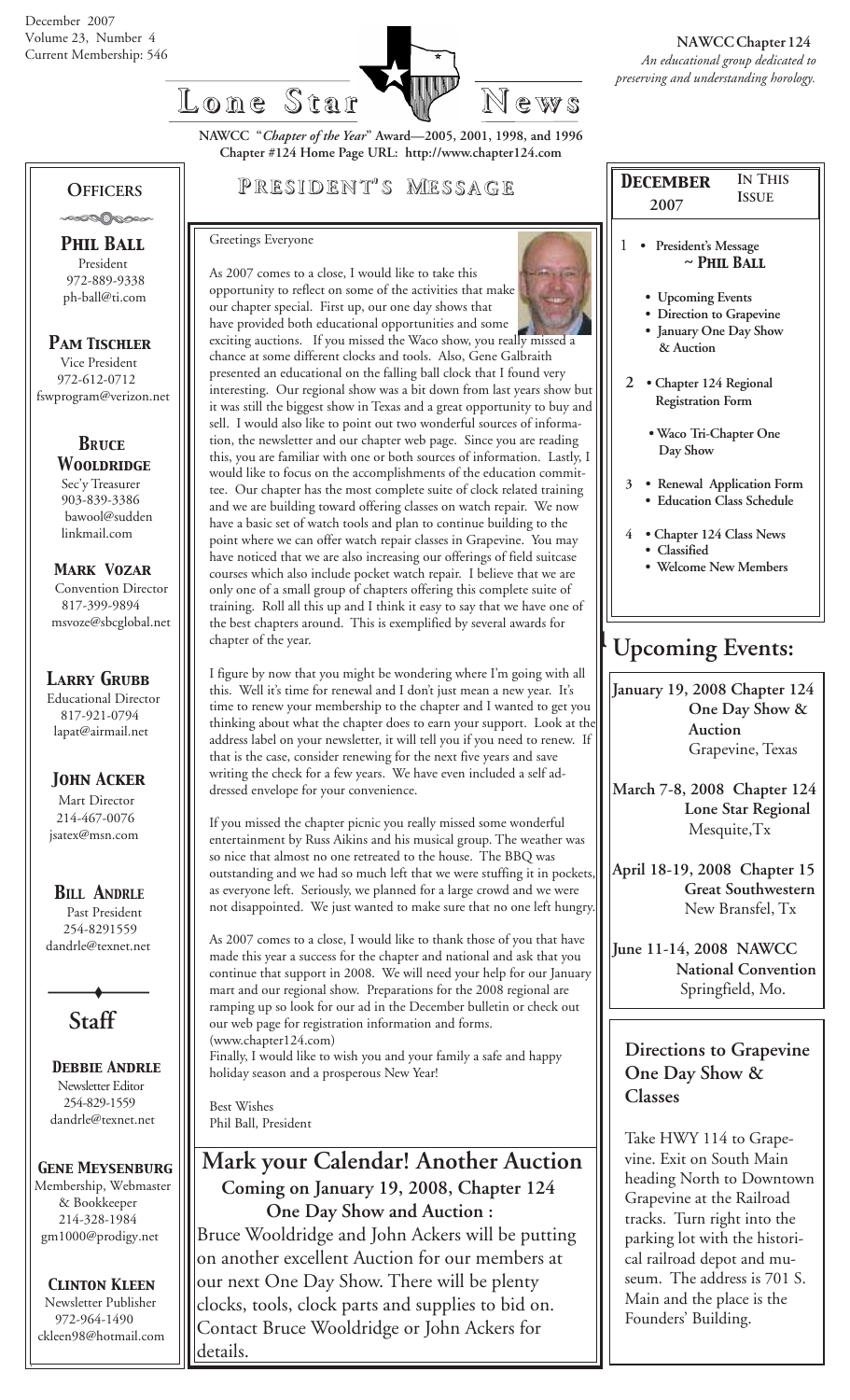### **2008 LONE STAR REGIONAL Friday March 7th and Saturday March 8th For more information & a link to Hampton reservations check our website at** nn - - - - - 1(972) 226-9800 (no special rate) 0.8 miles away<br>rard - - - - - 1(972) 681-3300 (no special rate) 4.0 miles away **www.chapter124.com \* \* \* PRE-REGISTER NOW AND SAVE! \* \* \* Regional Agenda Friday March 7, 2008** 7:00…Unloading and Setup Pre-Registration badge allows setup prior to registration 7:00…Registration 8:00…Mart and Exhibits Open 5:00…Mart and Exhibits Close 6:00…Banquet – **(Pre-registration Only) Saturday March 8, 2008** 8:00…Registration 8:00…Mart and Exhibit Opens 3:00…Mart and Exhibit Closes 3:30…**SECURITY ENDS NOTE: New Mart Hours! Unloading and Setup on Thursday March 6, 2-5 pm, for four or more tables Hosted by Lone Star Chapter # 124 Co-Hosted by: Southwestern Chapter # 15 Five State Collectors Chapter # 80 San Jacinto Chapter # 139 Regional Highlights: Biggest Mart in TEXAS**, gue st speaker **Dr. David Collard** presenting **"Vienna Regulators – A New Look"**, **Workshops**, 30,000 Square Foot Mart Area, Full 8' x 2 \_' Ma rt Tables, 24 Hour **Professional Security**, Free RV Parking, NO hookups. Lots of **Silent Auctions**. **Friday Night Banquet** with **Cash Bar** followed by **Clock, tools and parts auction**. **Mesquite Convention Center 1700 Rodeo Drive, Mesquite, Texas Mesquite Hotel/Motels: Mention NAWCC for Special Rates!** \* **Hampton Inn (on site)**- - 1 800-HAMPTON \$85 single or double \$125 suite sing/dubl, **CALL BEFORE FEB 13!** (mention NAWCC for rate) **\*** Holiday Inn Express- 1(972) 288-9900 (no special rate) 0.2 miles away \* Super 8 Motel - - - - - - - - 1(972) 289-5481 (no special rate) 0.4 miles away \* Spanish Trails Inn - - - - - 1(972) 226-9800 (no special rate) 0.8 miles away \* Marriott/Courtyard - - - - - 1(972) 681-3300 (no special rate) 4.0 miles away

Registration \$30 at the door

**For more information call Phil Ball at 214-564-5717 or email at ph-ball@tx.rr.com**

 Tables Reserved by Groups must be received in one envelope. All Pre-Registration received by February 22**nd**, 2008 will be confirmed by mail and **Refunds will be granted up to March 5th!** Tables must be set-up and displayed in the Mart. Only Horological items may be Bought/Sold in Mart. No Pets allowed in Mart except for guide dogs with visually impaired persons. Only Members of NAWCC, their spouse and their children under 18 will be admitted to the Mart. NAWCC Members and Officers are not responsible for any loss, damage, injury or tort during this Regional.

## **NAWCC Regional Convention Rules will govern.**

**(PLEASE BLOCK PRINT ALL ENTRIES. FOR ADDITIONAL SPACE USE SEPARATE SHEET)**

|                                                  | NAME NAME NAWCC No. PHONE ( )                                                                              |                   |
|--------------------------------------------------|------------------------------------------------------------------------------------------------------------|-------------------|
|                                                  | ADDRESS CHARGES CITY CITY ST                                                                               | ZIP 200           |
| (Include Member, Significant Other and Children) | FIRST OR NICKNAME FOR BADGES (_____________) (____________) Email:_______________                          |                   |
|                                                  | <b>OUANTITY</b>                                                                                            | TOTAL<br>PRICE    |
|                                                  | Mart Admission for NAWCC Members or Spouse for Pre-Registration - - - - - <u>____________</u> @ \$25.00 ea |                   |
|                                                  | Mart Admission for Members Children under age 18 admitted free - - - - - - -                               | - FREE -<br>00.00 |
|                                                  |                                                                                                            | @ \$35.00 ea      |
|                                                  |                                                                                                            | @ \$25.00 ea      |
|                                                  | <b>Check No:</b>                                                                                           | $Total =$         |

# **Waco Welcomed its Second Tri-Chapter One Day Mart**



If you did not attend the second annual Waco One Day Mart, on October 20, 2007, you really missed a good time, good buys, and delicious food. There was a crowd of 139 people which was pretty impressive for a One Day. People came from all over. The Texas Ranger Museum is an ideal place centrally located to house large One Days. Unfortunately, next year the building will be under renovation and expansion.We would like to thank all our volunteers who helped make it a great show. Gene Galbraith did an excellent power point educational on the Franklin Falling Ball Clock that he repaired in his shop. Jack Goldberg chaired the unloading.

Ron Davison and Louis Ellis ran the Silent Auction. Pat Holloway and Elinor Goldberg ran the registration table. Many others brought breakfast foods and drinks. Peggy Blanchard prepared many homemade breakfast burritos. Evelyn Slough and others helped in the kitchen. I hope I did not leave anyone out. Thanks you all for helping to make it a great success. Bill Andrle Chairman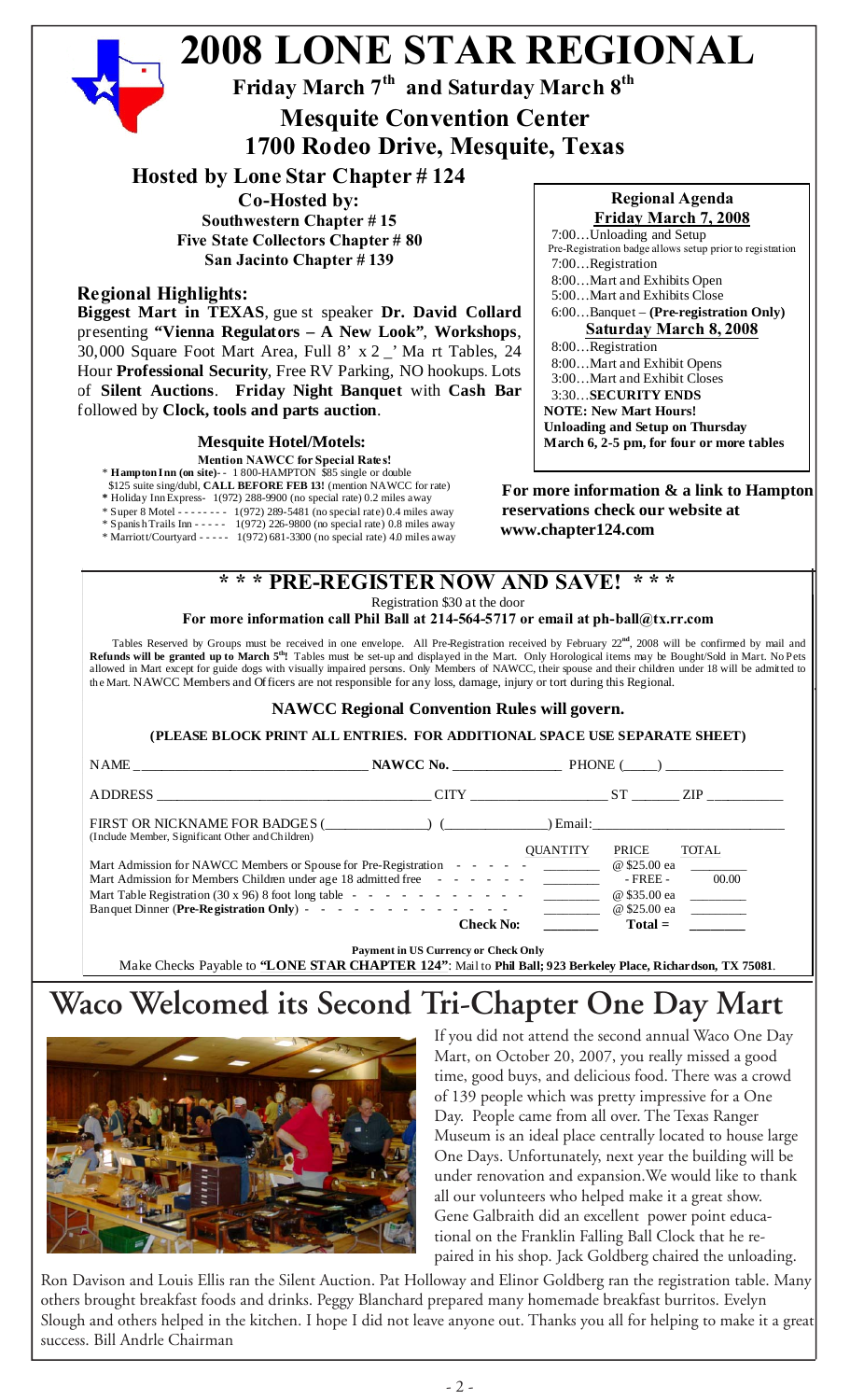|                                                                                                                                                                                                                                                                                                                                                                                                                                                                                                                                                                                                                                                                                                                                                                                                                                                                                                                                                                                                                                                                                                                                                                                                                                                                                                                                                                                                                                                  | APPLICATION/RENEWAL for LONE STAR CHAPTER 124, NAWCC                                                                                                                                                                                            |                                                                         |                                                                         |                                                                                                                                                                    |
|--------------------------------------------------------------------------------------------------------------------------------------------------------------------------------------------------------------------------------------------------------------------------------------------------------------------------------------------------------------------------------------------------------------------------------------------------------------------------------------------------------------------------------------------------------------------------------------------------------------------------------------------------------------------------------------------------------------------------------------------------------------------------------------------------------------------------------------------------------------------------------------------------------------------------------------------------------------------------------------------------------------------------------------------------------------------------------------------------------------------------------------------------------------------------------------------------------------------------------------------------------------------------------------------------------------------------------------------------------------------------------------------------------------------------------------------------|-------------------------------------------------------------------------------------------------------------------------------------------------------------------------------------------------------------------------------------------------|-------------------------------------------------------------------------|-------------------------------------------------------------------------|--------------------------------------------------------------------------------------------------------------------------------------------------------------------|
| Complete & send with applicable check made payable to LONE STAR CHAPTER #124<br>GENE MEYSENBURG GM1000@PRODIGY.NET, 11028 Creekmere, Dallas TX 75218                                                                                                                                                                                                                                                                                                                                                                                                                                                                                                                                                                                                                                                                                                                                                                                                                                                                                                                                                                                                                                                                                                                                                                                                                                                                                             | An educational group dedicated to preserving and understanding horology.                                                                                                                                                                        |                                                                         | $\Box$ New #124 Member<br>Renew my membership<br>Check appropriate box: | Dues are \$10 per year.<br>yrs $@$ \$10 =<br>Join/renew for 1 - 5 years                                                                                            |
| Please PRINT:                                                                                                                                                                                                                                                                                                                                                                                                                                                                                                                                                                                                                                                                                                                                                                                                                                                                                                                                                                                                                                                                                                                                                                                                                                                                                                                                                                                                                                    |                                                                                                                                                                                                                                                 |                                                                         |                                                                         | To join Chapter #124, you must be an NAWCC member, or have applied for NAWCC<br>membership. Have you applied for National membership, but haven't gotten a member- |
| Mr__ Mrs___ Miss__ Ms__ (Please check appropriate blank.)                                                                                                                                                                                                                                                                                                                                                                                                                                                                                                                                                                                                                                                                                                                                                                                                                                                                                                                                                                                                                                                                                                                                                                                                                                                                                                                                                                                        |                                                                                                                                                                                                                                                 | ship number? Check here __, [Date of your application/check to National |                                                                         |                                                                                                                                                                    |
|                                                                                                                                                                                                                                                                                                                                                                                                                                                                                                                                                                                                                                                                                                                                                                                                                                                                                                                                                                                                                                                                                                                                                                                                                                                                                                                                                                                                                                                  |                                                                                                                                                                                                                                                 |                                                                         |                                                                         |                                                                                                                                                                    |
|                                                                                                                                                                                                                                                                                                                                                                                                                                                                                                                                                                                                                                                                                                                                                                                                                                                                                                                                                                                                                                                                                                                                                                                                                                                                                                                                                                                                                                                  | STREET PHONE                                                                                                                                                                                                                                    |                                                                         |                                                                         |                                                                                                                                                                    |
|                                                                                                                                                                                                                                                                                                                                                                                                                                                                                                                                                                                                                                                                                                                                                                                                                                                                                                                                                                                                                                                                                                                                                                                                                                                                                                                                                                                                                                                  | $CITY$ $ZIP$ $ZIP$                                                                                                                                                                                                                              |                                                                         |                                                                         |                                                                                                                                                                    |
| E-Mail:                                                                                                                                                                                                                                                                                                                                                                                                                                                                                                                                                                                                                                                                                                                                                                                                                                                                                                                                                                                                                                                                                                                                                                                                                                                                                                                                                                                                                                          |                                                                                                                                                                                                                                                 |                                                                         |                                                                         |                                                                                                                                                                    |
|                                                                                                                                                                                                                                                                                                                                                                                                                                                                                                                                                                                                                                                                                                                                                                                                                                                                                                                                                                                                                                                                                                                                                                                                                                                                                                                                                                                                                                                  |                                                                                                                                                                                                                                                 |                                                                         |                                                                         |                                                                                                                                                                    |
|                                                                                                                                                                                                                                                                                                                                                                                                                                                                                                                                                                                                                                                                                                                                                                                                                                                                                                                                                                                                                                                                                                                                                                                                                                                                                                                                                                                                                                                  |                                                                                                                                                                                                                                                 |                                                                         |                                                                         | 01/08                                                                                                                                                              |
| Who recommended you?                                                                                                                                                                                                                                                                                                                                                                                                                                                                                                                                                                                                                                                                                                                                                                                                                                                                                                                                                                                                                                                                                                                                                                                                                                                                                                                                                                                                                             |                                                                                                                                                                                                                                                 |                                                                         |                                                                         |                                                                                                                                                                    |
| The Chapter Membership Year is the same as the Calendar Year. Since we are approaching the end of 2007, it is time to check the status of your<br>membership. To do that, check the top line on the mailing label on page 4 If it says "Exp 12/2007" then your membership expires at the end<br>of this month, and you need to renew. If it says anything else, your membership is current for 2008. The membership fee is \$10 per year for<br>1 to 5 years.<br>On the membership renewal form on above, we have printed a label summarizing the information we have on our Chapter Membership<br>database regarding you. Even if you do not have to renew your membership, we would like you to verify the information on that label. If<br>everything is correct, and your membership is current for 2008, you need do nothing. If anything on the label is incorrect, we would appreciate<br>it if you would make the necessary changes and return the corrected renewal form to the membership renewal chairman.<br>An envelope is enclosed with the Newsletter for your convenience. Again this year, Gene Meysenburg is handling our membership renewals.<br>If you have any questions about the renewals, or about your membership, you may call Gene at 214-328-1984, or email him at<br>gm1000@prodigy.net.<br>Your prompt cooperation in this renewal process helps save the Chapter postage and mailing expenses. Please do it now!. | <b>UPCOMING EDUCATION CLASSES</b><br>Location for Classes : Founder's Building, 701 S. Main, Grapevine, TX.<br>Check Chapter 124 Website @ www. chapter124.com for Any Changes or Updates<br>(*NOTE: Time of Classes are normally 9 AM to 5 PM) |                                                                         |                                                                         |                                                                                                                                                                    |
| <b>CLASS</b>                                                                                                                                                                                                                                                                                                                                                                                                                                                                                                                                                                                                                                                                                                                                                                                                                                                                                                                                                                                                                                                                                                                                                                                                                                                                                                                                                                                                                                     | <b>DATE</b>                                                                                                                                                                                                                                     | <b>COST</b>                                                             | <b>INSTRUCTOR</b>                                                       |                                                                                                                                                                    |
| Kitchen Clock Repair 100                                                                                                                                                                                                                                                                                                                                                                                                                                                                                                                                                                                                                                                                                                                                                                                                                                                                                                                                                                                                                                                                                                                                                                                                                                                                                                                                                                                                                         | January 5 & 6, 2008<br>January 12 & 13, 2008                                                                                                                                                                                                    | \$120.00                                                                | Mark Vozar<br>817-399-9894                                              |                                                                                                                                                                    |
| <b>NAWCC Field Suitcase F201</b><br>Prereq. NAWCC F200 class                                                                                                                                                                                                                                                                                                                                                                                                                                                                                                                                                                                                                                                                                                                                                                                                                                                                                                                                                                                                                                                                                                                                                                                                                                                                                                                                                                                     | January 26-29, 2008                                                                                                                                                                                                                             | \$300.00                                                                | Mark Vozar<br>817-399-9894                                              |                                                                                                                                                                    |
| Dial and Reverse Glass Painting                                                                                                                                                                                                                                                                                                                                                                                                                                                                                                                                                                                                                                                                                                                                                                                                                                                                                                                                                                                                                                                                                                                                                                                                                                                                                                                                                                                                                  | February 2 - 3, 2008                                                                                                                                                                                                                            | \$60.00                                                                 | Phil Gregory<br>972-717-4021                                            |                                                                                                                                                                    |
| Spring Barrel Clock Repair 200                                                                                                                                                                                                                                                                                                                                                                                                                                                                                                                                                                                                                                                                                                                                                                                                                                                                                                                                                                                                                                                                                                                                                                                                                                                                                                                                                                                                                   | February 9 & 10, 2008<br>February 16, 2008                                                                                                                                                                                                      | \$90.00                                                                 | 817-399-9894                                                            | Phil Ball & Vozar                                                                                                                                                  |
| Open Bench Workshop                                                                                                                                                                                                                                                                                                                                                                                                                                                                                                                                                                                                                                                                                                                                                                                                                                                                                                                                                                                                                                                                                                                                                                                                                                                                                                                                                                                                                              | February 16, 2008                                                                                                                                                                                                                               | !! Free !!                                                              | Mark Vozar<br>817-399-9894                                              |                                                                                                                                                                    |
| <b>SWCC Self Winding Clock</b><br>Repair                                                                                                                                                                                                                                                                                                                                                                                                                                                                                                                                                                                                                                                                                                                                                                                                                                                                                                                                                                                                                                                                                                                                                                                                                                                                                                                                                                                                         | February 23 - 24, 2008                                                                                                                                                                                                                          | \$60.00<br>plus $$10.00$ book                                           | 214-351-5554                                                            | Marybess Grisham                                                                                                                                                   |
| Chime Clock Repair 300                                                                                                                                                                                                                                                                                                                                                                                                                                                                                                                                                                                                                                                                                                                                                                                                                                                                                                                                                                                                                                                                                                                                                                                                                                                                                                                                                                                                                           | April 5-6, 2008<br>April 12-13, 2008                                                                                                                                                                                                            | \$120.00                                                                | Phil Ball<br>972-889-9338                                               |                                                                                                                                                                    |
| Open Bench Workshop                                                                                                                                                                                                                                                                                                                                                                                                                                                                                                                                                                                                                                                                                                                                                                                                                                                                                                                                                                                                                                                                                                                                                                                                                                                                                                                                                                                                                              | April 12, 2008                                                                                                                                                                                                                                  | !! Free !!                                                              | Mark Vozar<br>817-399-9894                                              |                                                                                                                                                                    |

7